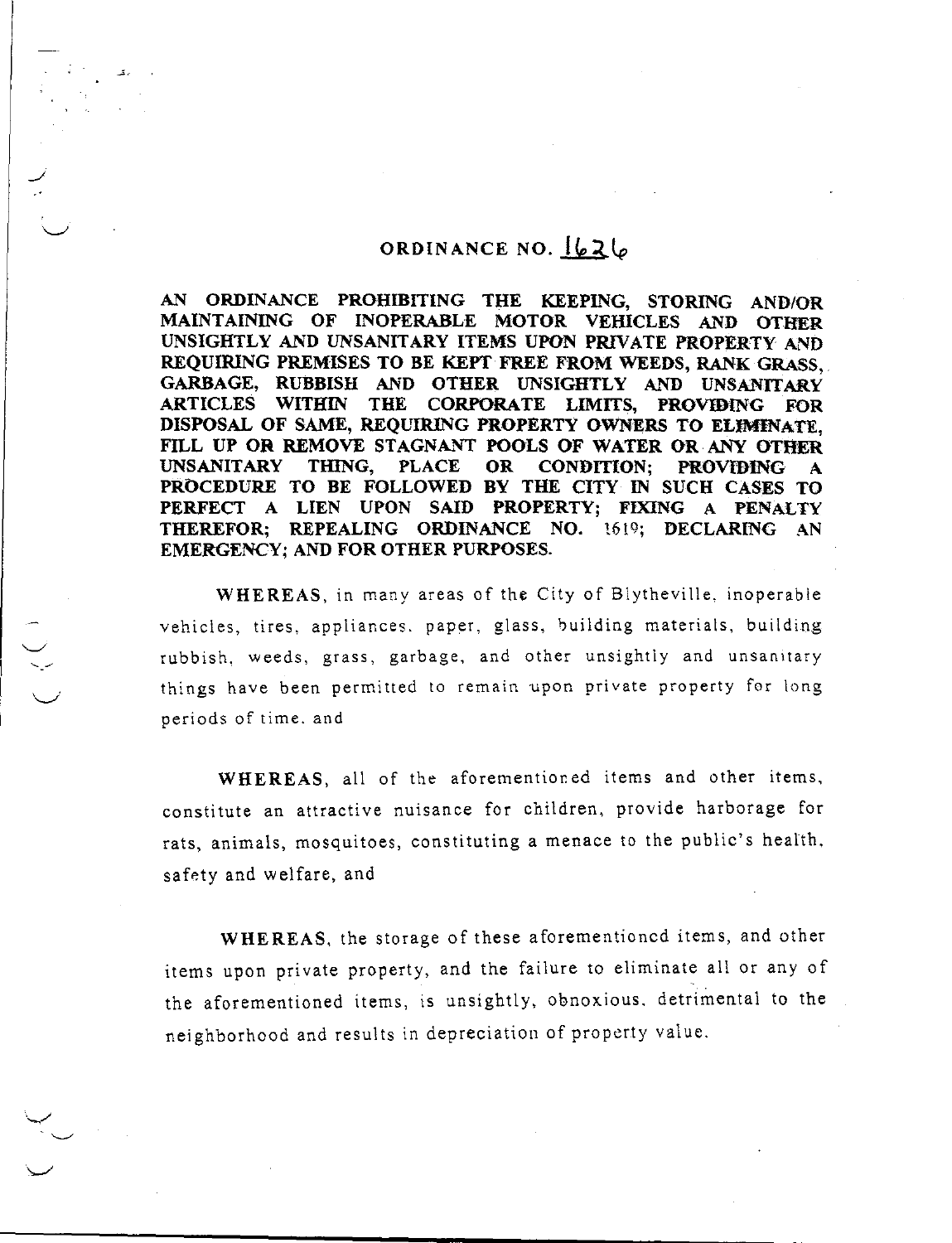## NOW THEREFORE, BE IT ORDAINED BY THE CITY COUNCIL OF THE CITY OF BLYTHEVILLE, ARKANSAS, THAT:

SECTION I. That from and after the passage and approval of this Ordinance it shall be unlawful for the owner(s), occupant, agent, or anyone having supervision or control of a residential or commercial building, structure or property to fail to comply with the provisions of this Ordinance shall be issued a citation to appear in the District Court of Blytheville, Arkansas. The following persons shall be authorized to issue citations for violation of this Ordinance: Code Enforcement Officers; Officers of the Blytheville Police Department; and any other person designated by the Mayor or City Council.

(a) The storage of an inoperable and/or abandoned vehicle shall not exceed thirty (30) days. In this paragraph "inoperable and/or abandoned vehicle" means any motor vehicle or part thereof that is in a state of disrepair and incapable of being moved under its own power or does not have a valid/current license plate.

(b) Grass, weeds, or any other plant that is not cultivated, may not grow to a greater height than (10) inches on an average on an individual lot, tract, parcel; or to grow in rank profusion upon the premises.

(c) Rubbish, brush, trash, dead trees, building materials or any other objectionable, unsightly or unsanitary matter of whatever nature may not accumulate or be present upon any lot, track or parcel of land. If building materials are stored on the premises, all such materials must be stored at least eighteen (18) inches off the ground.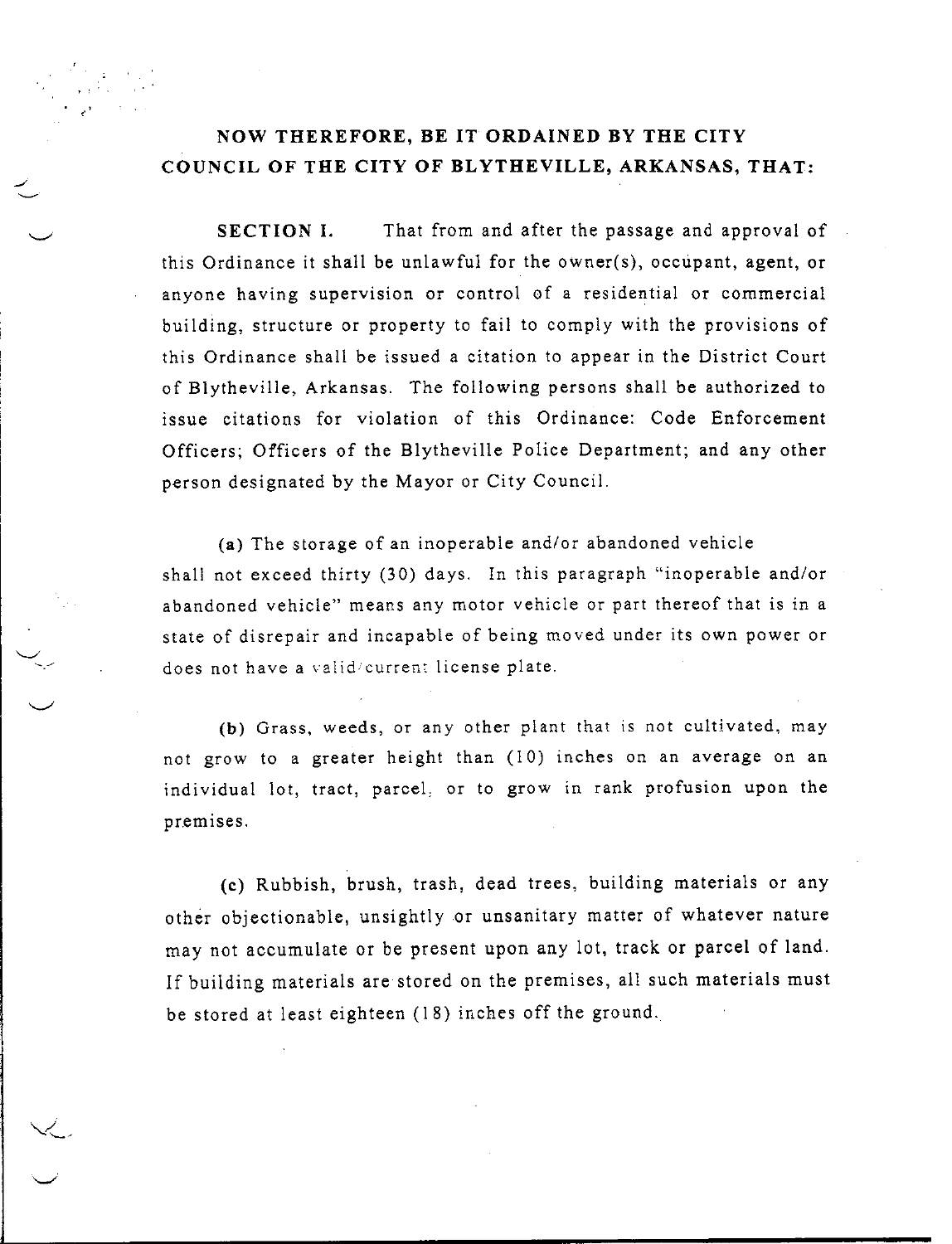(d) Grass, weeds or any plant that is not cultivated, may not grow in rank profusion, or otherwise, in, along, upon or across the abutting sidewalk or parkway, to a height of more than ten (10) inches on the average.

(e) The open storage of iceboxes, refrigerators, or any other appliances or furniture shall not exceed a period of thirty (30) days, and during storage period, all doors, latches, and locks are to be removed or made inoperative in a manner to ensure the safety of all citizens.

(f) No stream or drainage way may be used for the purpose of throwing or placing of stumps, brush, litter, rubbish, or any other liquid or solid material within or along the backs of any such stream or natural drainage way, unless required permits have been obtained.

(g) The accumulation of stagnant modes of successive modes allowed, nor is it allowable for any form or vessel to accumulate water in which mosquitoes or insects may breed.

(h) The property, including all adjacent right-of-way and alleys, may not be used for illegal dumping of any solid or liquid, household, commercial, industrial, construction or demolition waste, including but not limited to: garbage, trash, furniture, tin cans, bottles, rubbish, refuse, lumber, whether dumped, thrown, burned, spilled, or abandoned.

(1) No trees, shrubs, bushes or any other plant may impede the flow of pedestrian traffic on any sidewalk and/or public right-of-way, or in any other manner causing an unauthorized obstruction of the public enjoyment of a sidewalk and/or public right-of-way.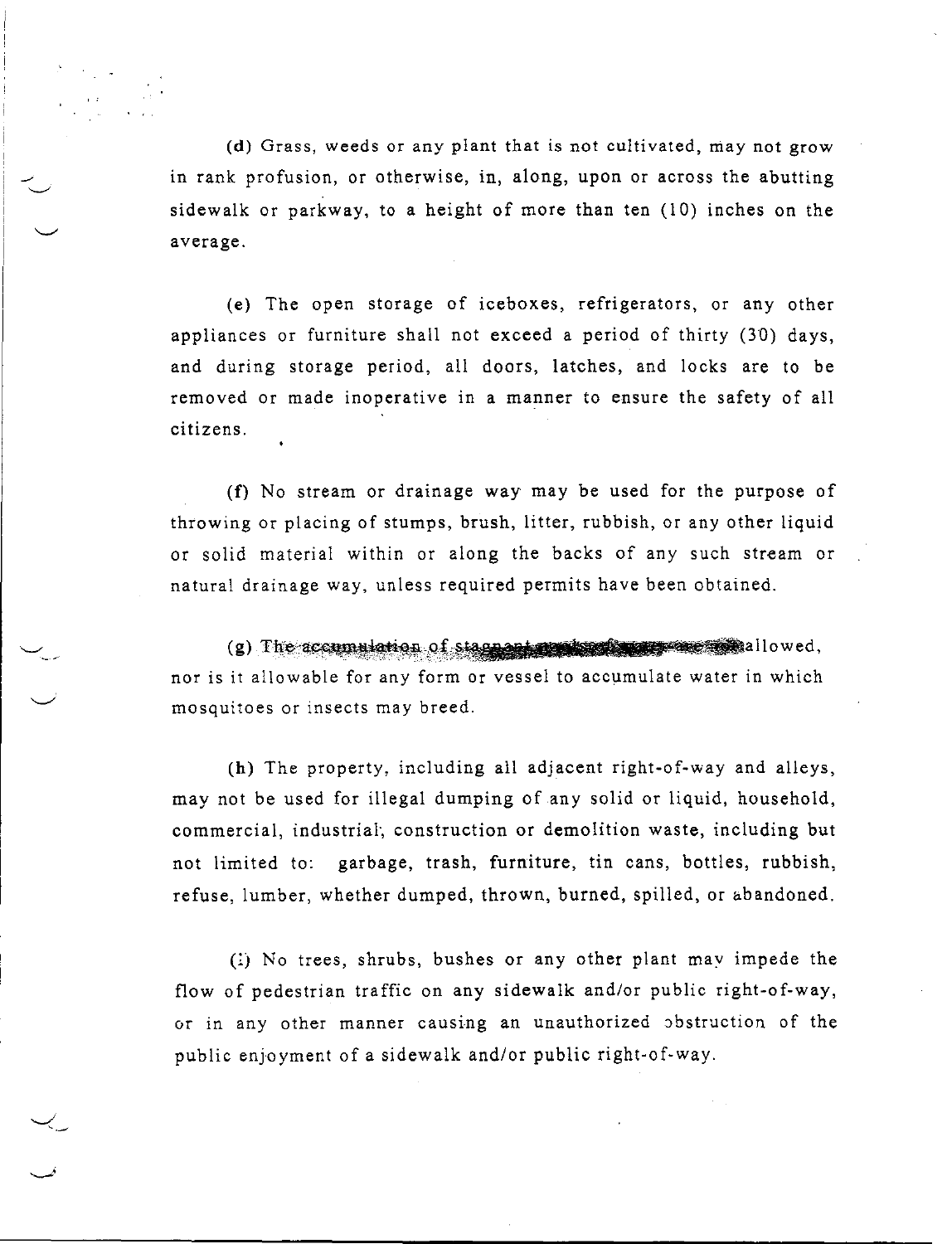SECTION II. Any person found to be in violation of this Ordinance by the District Court of Blytheville, Arkansas:

(a) Shall be guilty of a misdemeanor and shall be fined not less than One hundred dollars (\$100.00), nor more than Five hundred dollars (\$500.00) for each day such violation continues after having been found in violation by the District Court; and

(b) The Chief of Police of the City of Blytheville, Arkansas, acting in cooperation with the Office of Inspection and Code Enforcemeni of the City of Blytheville, Arkansas, is hereby authorized to enter upon the property and correct said situation, by removing, or having removed from said premises the inoperable vehicles, tires, iceboxes, refrigerators, appliances, glass, building materials, building rubbish and/or other unsightly condition, and the cost thereof shall be charged to the owner(s) of the property and the City of Blytheville shall have a lien against said property; and

(c) It shall not be necessary to give any notice to any person prior to enforcement of this Ordinance.

SECTION III. The lien herein provided for, shall be in the amount equal to the costs incurred by the city and, may be enforced and collected in either one of the following manners.

(a) The lien may be enforced at any time within eighteen (18) months after work has been done by action in the Circuit Court; or

(b) The amount of the lien herein provided may be determined at a hearing before the City Council held after thirty (30) days written notice by certified mail to the owner(s) if known, and the name and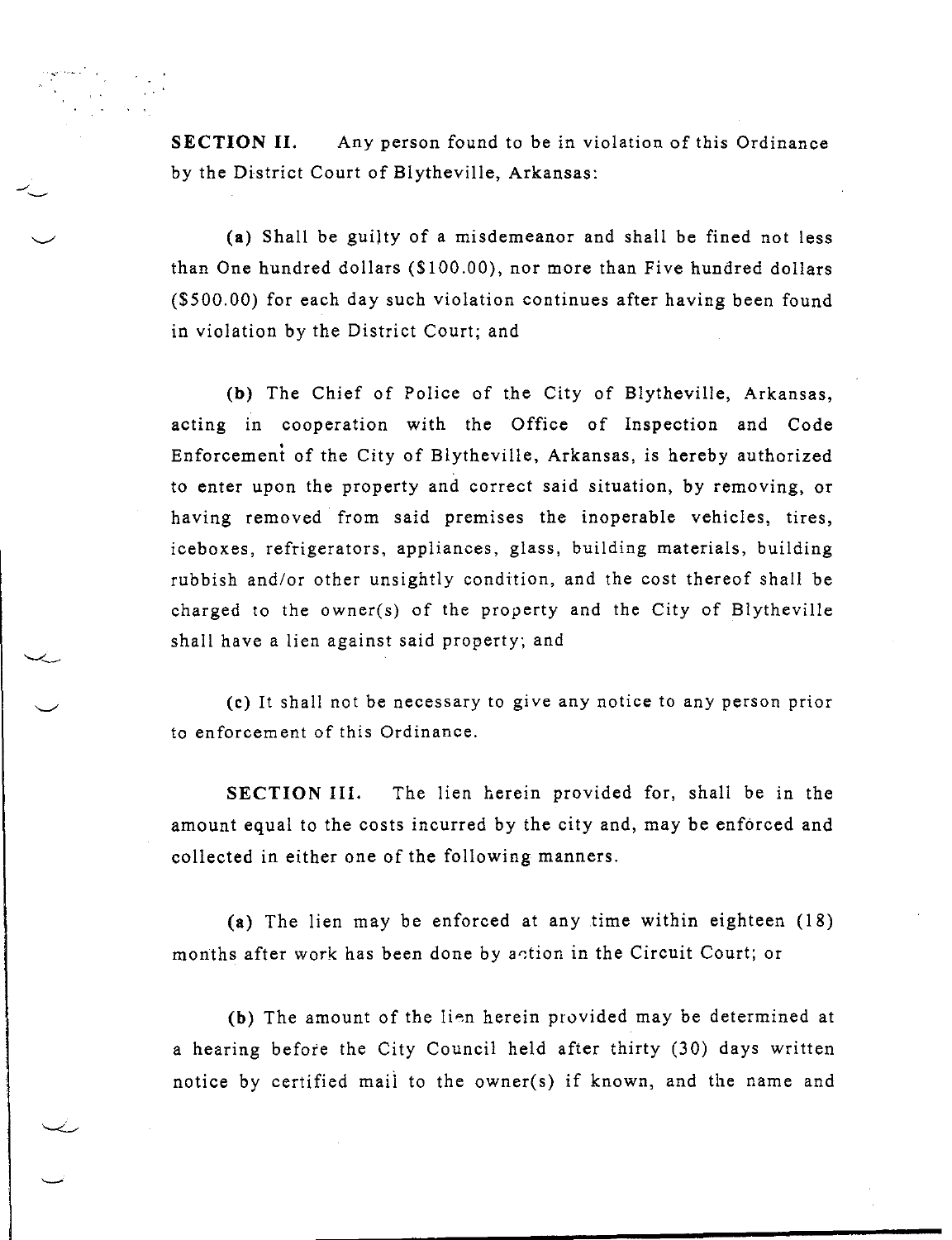whereabouts of the owner(s) be known. If the name and address of the owners(s) cannot be determined, then the amount will be determined only after publication of notice of the hearing in a newspaper having a bona fide circulation in Mississippi County for one (1) insertion per week for two (2) consecutive weeks; the determination of the governing body is subject to appeal by the property owner to the Circuit Court.

(c) The amount so determined at said hearing, plus ten (10%) penalty for collection, shall be certified by the City Council to the Mississippi County Tax Collector, and placed by him on the tax books as delinquent taxes, and collected accordingly. The amount, less three percent (3%) thereof, when so collected shall be paid to the City of Blytheville, Arkansas, by the county tax collector.

SECTION IV. Said City shall have the option of enforcing this Ordinance by any one or more methods as provided for herein, and the use of one remedy prescribed herein said City shall in no way prevent or prohibit the City of Blytheville from proceeding under different or other remedies as herein provided.

SECTION V. All Ordinances or parts of Ordinances in conflict herewith are hereby repealed. Ordinance No. 1595 is hereby repealed in its entirety.

SECTION VI. The City Council has determined that inoperable vehicles, appliances and other unsightly and/or unsanitary items, are being accumulated upon private property throughout the corporate limits of the City and such practice constitutes a health hazard as well as being unsightly and obnoxious and this situation should be corrected at once. Therefore, an emergency is hereby declared to exist and this Ordinance being necessary for the immediate